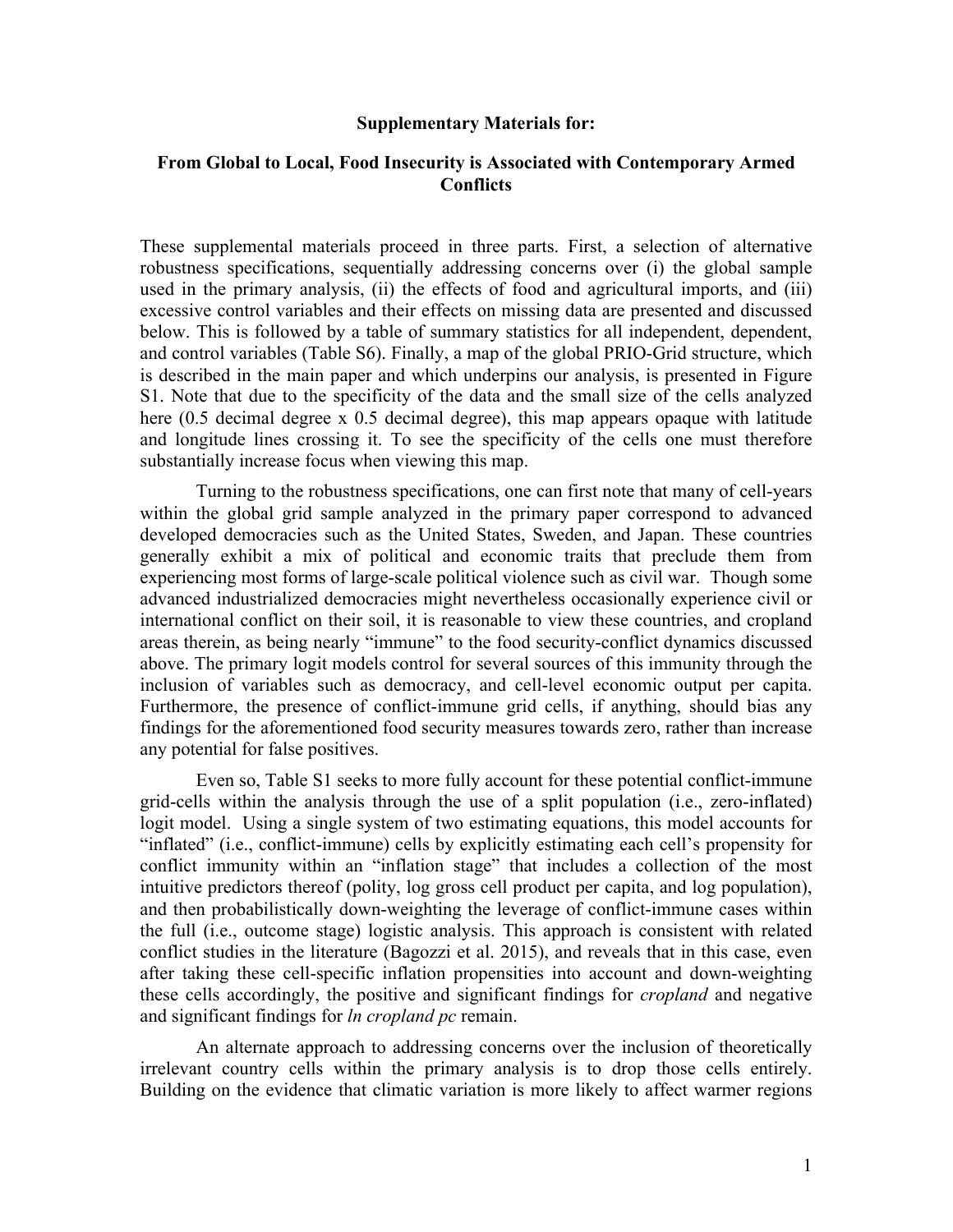(e.g. Miguel et al. 2004; Burke et al. 2009; Hsiang and Meng 2014; FAO 2008), as well as the concentration of conflict presented in Figure 1, Table S2 re-estimates the four logistic regression models presented in Table 1 for a subsample consisting of only tropical regions, i.e., regions above  $25<sup>th</sup>$  latitude south and below  $25<sup>th</sup>$  latitude north. These models reveal that the positive and significant findings for *cropland* and negative and significant findings for *ln cropland pc* remain even when colder regions, which might have biased the sample, are removed from analysis. A list of the countries that are partly or wholly located in the Tropics is provided in Table S7.

Table S3 re-estimates the four logistic regression models presented in Table 1 while controlling for (lagged) country-year measures of agricultural imports and food imports, each measured as a share of a given country's total merchandise imports. As mentioned in the main paper, food imports have been widely shown to have political instability-inducing effects (Bellemare 2014; Hendrix and Haggard 2015; Weinberg and Bakker 2015). Additionally, the increase in ''land grabbing'' for the purpose of non-crop (e.g., ethanol) or exports production since 2008 (De Schutter 2011) has potential implications for this study's findings, although 2008 is the final year in the sample. While the theory and analyses discussed earlier focus on local food availability and access, ensuring that these findings are robust to varying levels of food and agricultural resources available from imports is critical. Table S3 evaluates these concerns, and demonstrates that the findings for *cropland* and *ln cropland pc* are robust to models that control for food and agricultural imports.

The specifications presented in the main paper also include a large number of control variables. While these controls allow for the most comprehensive assessment of food security possible, they also increase missingness levels due to listwise deletion, in addition to potentially introducing biases of their own (Achen 2005). To further ensure the robustness of the findings reported in the main paper, two smaller ("Baseline" and "Medium") model specifications are estimated for Models 1-4. The Baseline specifications (Table S4) include only basic socioeconomic controls in addition to cropland measures to show that the effect of the latter is independent of cell level socioeconomic conditions. In the Medium specification models (Table S5), climate related factors are added to show that the effect of cropland and cropland per capita is independent of both socioeconomic conditions and the effect of climatic variation. As Tables S4 and S5 clearly illustrate, the findings presented in the main paper hold in every case.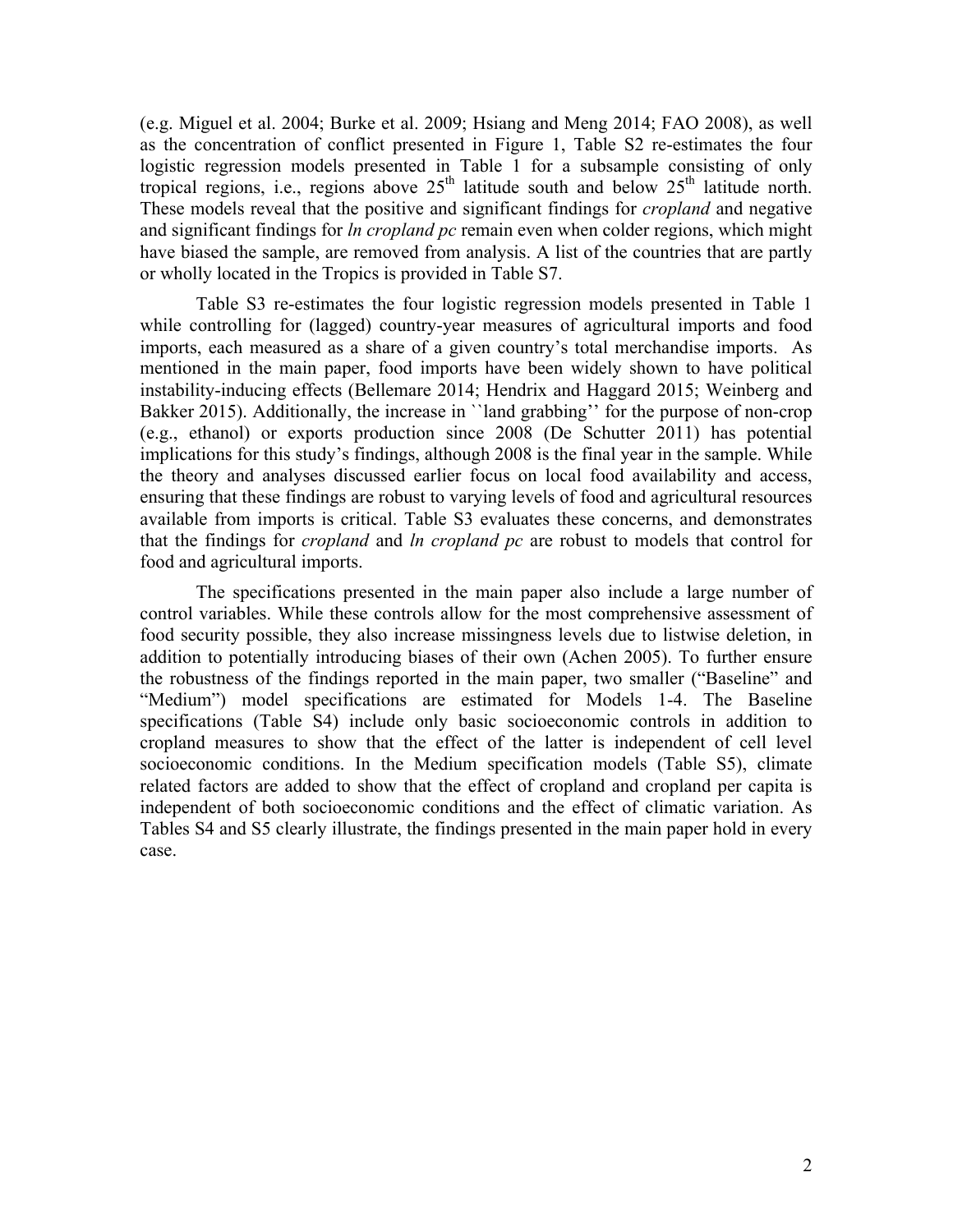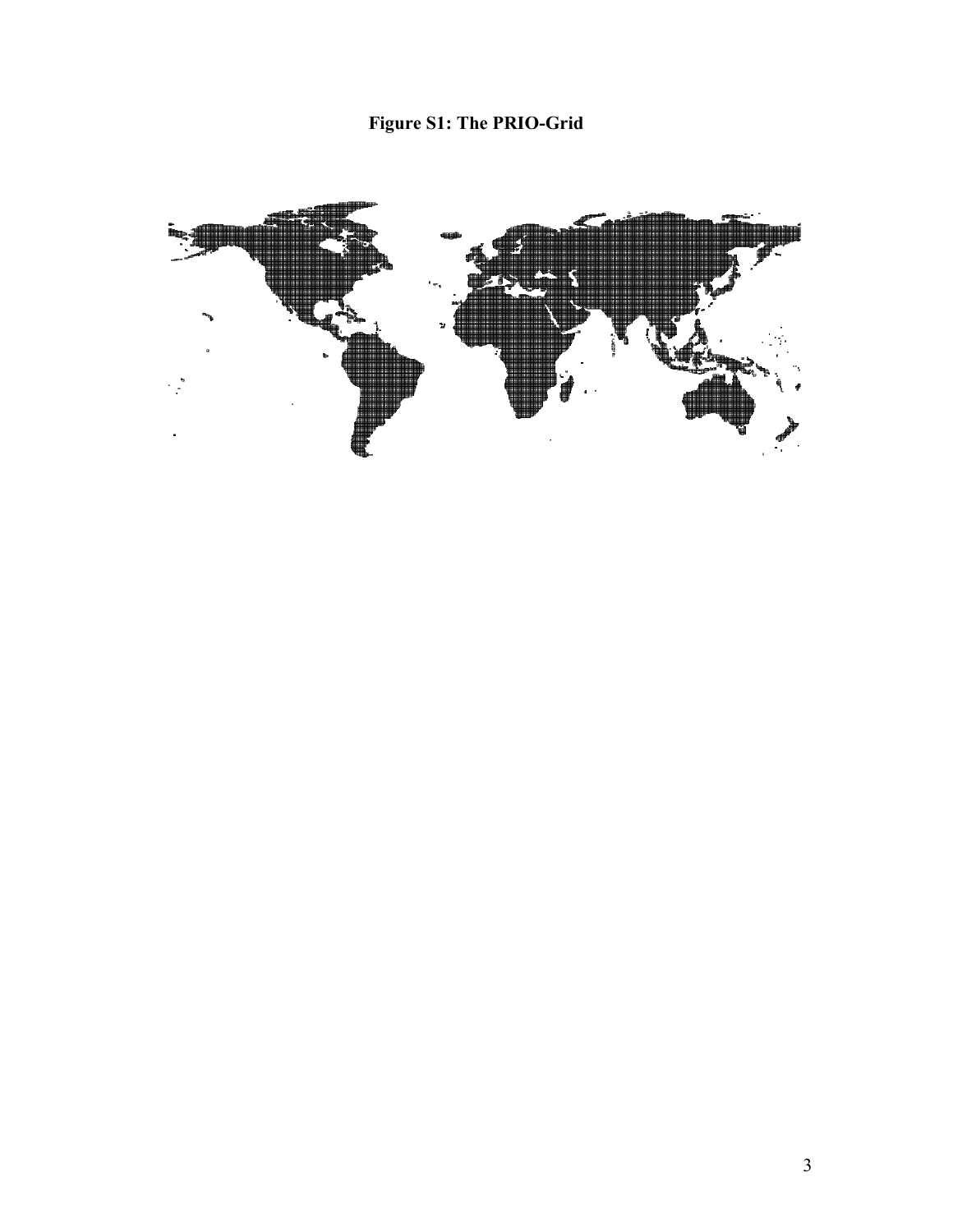| <b>Civil Conflict</b><br><b>Any Conflict</b><br><b>Civil Conflict</b><br><b>Any Conflict</b><br><b>Outcome Stage</b><br>$0.001**$<br>$0.001*$<br>Cropland<br>(0.001)<br>(0.0003)<br>$-18.377**$<br>$-18.604**$<br><b>Ln</b> Cropland Pc<br>(3.263)<br>(3.237)<br>$5.807**$<br>5.828**<br>Lag Conflict<br>(0.044)<br>(0.045)<br>$5.771**$<br>5.791**<br>Lag Civil Conflict<br>(0.042)<br>(0.043)<br>$0.253**$<br>$0.232**$<br>$0.219**$<br>$0.241**$<br><b>Ln Travel Time</b><br>(0.013)<br>(0.013)<br>(0.013)<br>(0.013)<br>$1.457**$<br>1.498**<br>1.487**<br>1.469**<br>Ln Cell Area<br>(0.072)<br>(0.071)<br>(0.072)<br>(0.072)<br>$-0.084**$<br>$-0.082**$<br>$-0.084**$<br>$-0.083**$<br>Ln GCP<br>(0.017)<br>(0.017)<br>(0.016)<br>(0.016)<br>$-0.318**$<br>$-0.341**$<br>$-0.328**$<br>$-0.331**$<br><b>Ln</b> Precipitation<br>(0.011)<br>(0.011)<br>(0.011)<br>(0.011)<br>$-0.055**$<br>$-0.055**$<br>$-0.054**$<br>$-0.055**$<br>Drought<br>(0.011)<br>(0.011)<br>(0.011)<br>(0.011)<br>$0.068**$<br>$0.069**$<br>$0.068**$<br>$0.069**$<br>Temperature<br>(0.001)<br>(0.001)<br>(0.001)<br>(0.001)<br><b>Ln</b> Border Distance<br>$-0.007$<br>$-0.001$<br>$-0.0002$<br>$-0.006$<br>(0.007)<br>(0.007)<br>(0.007)<br>(0.007)<br>$0.101**$<br>$0.103**$<br>$0.104**$<br>$0.106**$<br><b>Ethnic Diversity</b><br>(0.005)<br>(0.005)<br>(0.005)<br>(0.005)<br>$-0.013**$<br>$-0.014**$<br>$-0.013**$<br>$-0.013**$<br>Polity<br>(0.002)<br>(0.002)<br>(0.002)<br>(0.002)<br>$-0.079**$<br>$-0.079**$<br>$-0.078**$<br>$-0.078**$<br>Ln Military<br>Expenditure<br>(0.005)<br>(0.005)<br>(0.005)<br>(0.005)<br>$0.247**$<br>$0.237**$<br>$0.242**$<br>$0.233**$<br><b>Ln Population</b><br>(0.008)<br>(0.008)<br>(0.008)<br>(0.008)<br>$-16.415**$<br>$-16.501**$<br>$-16.526**$<br>$-16.591**$<br>Constant<br>(0.552)<br>(0.557)<br>(0.558)<br>(0.553)<br><b>Inflation Stage</b><br>$0.016**$<br>$0.011*$<br>$0.016**$<br>$0.011*$<br>Polity<br>(0.005)<br>(0.005)<br>(0.004)<br>(0.005)<br>0.709**<br>$0.694**$<br>0.582**<br>$0.565**$<br>Ln GCP<br>(0.085)<br>(0.084)<br>(0.080)<br>(0.080)<br>$0.274**$<br>$0.275**$<br>$0.274**$<br>$0.273**$<br><b>Ln</b> Population<br>(0.011)<br>(0.011)<br>(0.011)<br>(0.011)<br>$-1.246**$<br>$-1.254**$<br>$-1.253**$<br>$-1.253**$<br>Constant<br>(0.100)<br>(0.101)<br>(0.099)<br>(0.100)<br>867,272<br>867,272<br>537,593<br>537,593<br>Observations<br><b>AIC</b><br>174,066.8<br>173,057.8<br>174,025.7<br>173,020.0 | Model 1: | Model 2: | Model 3: | Model 4: |
|------------------------------------------------------------------------------------------------------------------------------------------------------------------------------------------------------------------------------------------------------------------------------------------------------------------------------------------------------------------------------------------------------------------------------------------------------------------------------------------------------------------------------------------------------------------------------------------------------------------------------------------------------------------------------------------------------------------------------------------------------------------------------------------------------------------------------------------------------------------------------------------------------------------------------------------------------------------------------------------------------------------------------------------------------------------------------------------------------------------------------------------------------------------------------------------------------------------------------------------------------------------------------------------------------------------------------------------------------------------------------------------------------------------------------------------------------------------------------------------------------------------------------------------------------------------------------------------------------------------------------------------------------------------------------------------------------------------------------------------------------------------------------------------------------------------------------------------------------------------------------------------------------------------------------------------------------------------------------------------------------------------------------------------------------------------------------------------------------------------------------------------------------------------------------------------------------------------------------------------------------------------------------------------------------------------------------------------------------------------------------------------------------------------------------------------------------------------------------|----------|----------|----------|----------|
|                                                                                                                                                                                                                                                                                                                                                                                                                                                                                                                                                                                                                                                                                                                                                                                                                                                                                                                                                                                                                                                                                                                                                                                                                                                                                                                                                                                                                                                                                                                                                                                                                                                                                                                                                                                                                                                                                                                                                                                                                                                                                                                                                                                                                                                                                                                                                                                                                                                                              |          |          |          |          |
|                                                                                                                                                                                                                                                                                                                                                                                                                                                                                                                                                                                                                                                                                                                                                                                                                                                                                                                                                                                                                                                                                                                                                                                                                                                                                                                                                                                                                                                                                                                                                                                                                                                                                                                                                                                                                                                                                                                                                                                                                                                                                                                                                                                                                                                                                                                                                                                                                                                                              |          |          |          |          |
|                                                                                                                                                                                                                                                                                                                                                                                                                                                                                                                                                                                                                                                                                                                                                                                                                                                                                                                                                                                                                                                                                                                                                                                                                                                                                                                                                                                                                                                                                                                                                                                                                                                                                                                                                                                                                                                                                                                                                                                                                                                                                                                                                                                                                                                                                                                                                                                                                                                                              |          |          |          |          |
|                                                                                                                                                                                                                                                                                                                                                                                                                                                                                                                                                                                                                                                                                                                                                                                                                                                                                                                                                                                                                                                                                                                                                                                                                                                                                                                                                                                                                                                                                                                                                                                                                                                                                                                                                                                                                                                                                                                                                                                                                                                                                                                                                                                                                                                                                                                                                                                                                                                                              |          |          |          |          |
|                                                                                                                                                                                                                                                                                                                                                                                                                                                                                                                                                                                                                                                                                                                                                                                                                                                                                                                                                                                                                                                                                                                                                                                                                                                                                                                                                                                                                                                                                                                                                                                                                                                                                                                                                                                                                                                                                                                                                                                                                                                                                                                                                                                                                                                                                                                                                                                                                                                                              |          |          |          |          |
|                                                                                                                                                                                                                                                                                                                                                                                                                                                                                                                                                                                                                                                                                                                                                                                                                                                                                                                                                                                                                                                                                                                                                                                                                                                                                                                                                                                                                                                                                                                                                                                                                                                                                                                                                                                                                                                                                                                                                                                                                                                                                                                                                                                                                                                                                                                                                                                                                                                                              |          |          |          |          |
|                                                                                                                                                                                                                                                                                                                                                                                                                                                                                                                                                                                                                                                                                                                                                                                                                                                                                                                                                                                                                                                                                                                                                                                                                                                                                                                                                                                                                                                                                                                                                                                                                                                                                                                                                                                                                                                                                                                                                                                                                                                                                                                                                                                                                                                                                                                                                                                                                                                                              |          |          |          |          |
|                                                                                                                                                                                                                                                                                                                                                                                                                                                                                                                                                                                                                                                                                                                                                                                                                                                                                                                                                                                                                                                                                                                                                                                                                                                                                                                                                                                                                                                                                                                                                                                                                                                                                                                                                                                                                                                                                                                                                                                                                                                                                                                                                                                                                                                                                                                                                                                                                                                                              |          |          |          |          |
|                                                                                                                                                                                                                                                                                                                                                                                                                                                                                                                                                                                                                                                                                                                                                                                                                                                                                                                                                                                                                                                                                                                                                                                                                                                                                                                                                                                                                                                                                                                                                                                                                                                                                                                                                                                                                                                                                                                                                                                                                                                                                                                                                                                                                                                                                                                                                                                                                                                                              |          |          |          |          |
|                                                                                                                                                                                                                                                                                                                                                                                                                                                                                                                                                                                                                                                                                                                                                                                                                                                                                                                                                                                                                                                                                                                                                                                                                                                                                                                                                                                                                                                                                                                                                                                                                                                                                                                                                                                                                                                                                                                                                                                                                                                                                                                                                                                                                                                                                                                                                                                                                                                                              |          |          |          |          |
|                                                                                                                                                                                                                                                                                                                                                                                                                                                                                                                                                                                                                                                                                                                                                                                                                                                                                                                                                                                                                                                                                                                                                                                                                                                                                                                                                                                                                                                                                                                                                                                                                                                                                                                                                                                                                                                                                                                                                                                                                                                                                                                                                                                                                                                                                                                                                                                                                                                                              |          |          |          |          |
|                                                                                                                                                                                                                                                                                                                                                                                                                                                                                                                                                                                                                                                                                                                                                                                                                                                                                                                                                                                                                                                                                                                                                                                                                                                                                                                                                                                                                                                                                                                                                                                                                                                                                                                                                                                                                                                                                                                                                                                                                                                                                                                                                                                                                                                                                                                                                                                                                                                                              |          |          |          |          |
|                                                                                                                                                                                                                                                                                                                                                                                                                                                                                                                                                                                                                                                                                                                                                                                                                                                                                                                                                                                                                                                                                                                                                                                                                                                                                                                                                                                                                                                                                                                                                                                                                                                                                                                                                                                                                                                                                                                                                                                                                                                                                                                                                                                                                                                                                                                                                                                                                                                                              |          |          |          |          |
|                                                                                                                                                                                                                                                                                                                                                                                                                                                                                                                                                                                                                                                                                                                                                                                                                                                                                                                                                                                                                                                                                                                                                                                                                                                                                                                                                                                                                                                                                                                                                                                                                                                                                                                                                                                                                                                                                                                                                                                                                                                                                                                                                                                                                                                                                                                                                                                                                                                                              |          |          |          |          |
|                                                                                                                                                                                                                                                                                                                                                                                                                                                                                                                                                                                                                                                                                                                                                                                                                                                                                                                                                                                                                                                                                                                                                                                                                                                                                                                                                                                                                                                                                                                                                                                                                                                                                                                                                                                                                                                                                                                                                                                                                                                                                                                                                                                                                                                                                                                                                                                                                                                                              |          |          |          |          |
|                                                                                                                                                                                                                                                                                                                                                                                                                                                                                                                                                                                                                                                                                                                                                                                                                                                                                                                                                                                                                                                                                                                                                                                                                                                                                                                                                                                                                                                                                                                                                                                                                                                                                                                                                                                                                                                                                                                                                                                                                                                                                                                                                                                                                                                                                                                                                                                                                                                                              |          |          |          |          |
|                                                                                                                                                                                                                                                                                                                                                                                                                                                                                                                                                                                                                                                                                                                                                                                                                                                                                                                                                                                                                                                                                                                                                                                                                                                                                                                                                                                                                                                                                                                                                                                                                                                                                                                                                                                                                                                                                                                                                                                                                                                                                                                                                                                                                                                                                                                                                                                                                                                                              |          |          |          |          |
|                                                                                                                                                                                                                                                                                                                                                                                                                                                                                                                                                                                                                                                                                                                                                                                                                                                                                                                                                                                                                                                                                                                                                                                                                                                                                                                                                                                                                                                                                                                                                                                                                                                                                                                                                                                                                                                                                                                                                                                                                                                                                                                                                                                                                                                                                                                                                                                                                                                                              |          |          |          |          |
|                                                                                                                                                                                                                                                                                                                                                                                                                                                                                                                                                                                                                                                                                                                                                                                                                                                                                                                                                                                                                                                                                                                                                                                                                                                                                                                                                                                                                                                                                                                                                                                                                                                                                                                                                                                                                                                                                                                                                                                                                                                                                                                                                                                                                                                                                                                                                                                                                                                                              |          |          |          |          |
|                                                                                                                                                                                                                                                                                                                                                                                                                                                                                                                                                                                                                                                                                                                                                                                                                                                                                                                                                                                                                                                                                                                                                                                                                                                                                                                                                                                                                                                                                                                                                                                                                                                                                                                                                                                                                                                                                                                                                                                                                                                                                                                                                                                                                                                                                                                                                                                                                                                                              |          |          |          |          |
|                                                                                                                                                                                                                                                                                                                                                                                                                                                                                                                                                                                                                                                                                                                                                                                                                                                                                                                                                                                                                                                                                                                                                                                                                                                                                                                                                                                                                                                                                                                                                                                                                                                                                                                                                                                                                                                                                                                                                                                                                                                                                                                                                                                                                                                                                                                                                                                                                                                                              |          |          |          |          |
|                                                                                                                                                                                                                                                                                                                                                                                                                                                                                                                                                                                                                                                                                                                                                                                                                                                                                                                                                                                                                                                                                                                                                                                                                                                                                                                                                                                                                                                                                                                                                                                                                                                                                                                                                                                                                                                                                                                                                                                                                                                                                                                                                                                                                                                                                                                                                                                                                                                                              |          |          |          |          |
|                                                                                                                                                                                                                                                                                                                                                                                                                                                                                                                                                                                                                                                                                                                                                                                                                                                                                                                                                                                                                                                                                                                                                                                                                                                                                                                                                                                                                                                                                                                                                                                                                                                                                                                                                                                                                                                                                                                                                                                                                                                                                                                                                                                                                                                                                                                                                                                                                                                                              |          |          |          |          |
|                                                                                                                                                                                                                                                                                                                                                                                                                                                                                                                                                                                                                                                                                                                                                                                                                                                                                                                                                                                                                                                                                                                                                                                                                                                                                                                                                                                                                                                                                                                                                                                                                                                                                                                                                                                                                                                                                                                                                                                                                                                                                                                                                                                                                                                                                                                                                                                                                                                                              |          |          |          |          |
|                                                                                                                                                                                                                                                                                                                                                                                                                                                                                                                                                                                                                                                                                                                                                                                                                                                                                                                                                                                                                                                                                                                                                                                                                                                                                                                                                                                                                                                                                                                                                                                                                                                                                                                                                                                                                                                                                                                                                                                                                                                                                                                                                                                                                                                                                                                                                                                                                                                                              |          |          |          |          |
|                                                                                                                                                                                                                                                                                                                                                                                                                                                                                                                                                                                                                                                                                                                                                                                                                                                                                                                                                                                                                                                                                                                                                                                                                                                                                                                                                                                                                                                                                                                                                                                                                                                                                                                                                                                                                                                                                                                                                                                                                                                                                                                                                                                                                                                                                                                                                                                                                                                                              |          |          |          |          |
|                                                                                                                                                                                                                                                                                                                                                                                                                                                                                                                                                                                                                                                                                                                                                                                                                                                                                                                                                                                                                                                                                                                                                                                                                                                                                                                                                                                                                                                                                                                                                                                                                                                                                                                                                                                                                                                                                                                                                                                                                                                                                                                                                                                                                                                                                                                                                                                                                                                                              |          |          |          |          |
|                                                                                                                                                                                                                                                                                                                                                                                                                                                                                                                                                                                                                                                                                                                                                                                                                                                                                                                                                                                                                                                                                                                                                                                                                                                                                                                                                                                                                                                                                                                                                                                                                                                                                                                                                                                                                                                                                                                                                                                                                                                                                                                                                                                                                                                                                                                                                                                                                                                                              |          |          |          |          |
|                                                                                                                                                                                                                                                                                                                                                                                                                                                                                                                                                                                                                                                                                                                                                                                                                                                                                                                                                                                                                                                                                                                                                                                                                                                                                                                                                                                                                                                                                                                                                                                                                                                                                                                                                                                                                                                                                                                                                                                                                                                                                                                                                                                                                                                                                                                                                                                                                                                                              |          |          |          |          |
|                                                                                                                                                                                                                                                                                                                                                                                                                                                                                                                                                                                                                                                                                                                                                                                                                                                                                                                                                                                                                                                                                                                                                                                                                                                                                                                                                                                                                                                                                                                                                                                                                                                                                                                                                                                                                                                                                                                                                                                                                                                                                                                                                                                                                                                                                                                                                                                                                                                                              |          |          |          |          |
|                                                                                                                                                                                                                                                                                                                                                                                                                                                                                                                                                                                                                                                                                                                                                                                                                                                                                                                                                                                                                                                                                                                                                                                                                                                                                                                                                                                                                                                                                                                                                                                                                                                                                                                                                                                                                                                                                                                                                                                                                                                                                                                                                                                                                                                                                                                                                                                                                                                                              |          |          |          |          |
|                                                                                                                                                                                                                                                                                                                                                                                                                                                                                                                                                                                                                                                                                                                                                                                                                                                                                                                                                                                                                                                                                                                                                                                                                                                                                                                                                                                                                                                                                                                                                                                                                                                                                                                                                                                                                                                                                                                                                                                                                                                                                                                                                                                                                                                                                                                                                                                                                                                                              |          |          |          |          |
|                                                                                                                                                                                                                                                                                                                                                                                                                                                                                                                                                                                                                                                                                                                                                                                                                                                                                                                                                                                                                                                                                                                                                                                                                                                                                                                                                                                                                                                                                                                                                                                                                                                                                                                                                                                                                                                                                                                                                                                                                                                                                                                                                                                                                                                                                                                                                                                                                                                                              |          |          |          |          |
|                                                                                                                                                                                                                                                                                                                                                                                                                                                                                                                                                                                                                                                                                                                                                                                                                                                                                                                                                                                                                                                                                                                                                                                                                                                                                                                                                                                                                                                                                                                                                                                                                                                                                                                                                                                                                                                                                                                                                                                                                                                                                                                                                                                                                                                                                                                                                                                                                                                                              |          |          |          |          |
|                                                                                                                                                                                                                                                                                                                                                                                                                                                                                                                                                                                                                                                                                                                                                                                                                                                                                                                                                                                                                                                                                                                                                                                                                                                                                                                                                                                                                                                                                                                                                                                                                                                                                                                                                                                                                                                                                                                                                                                                                                                                                                                                                                                                                                                                                                                                                                                                                                                                              |          |          |          |          |
|                                                                                                                                                                                                                                                                                                                                                                                                                                                                                                                                                                                                                                                                                                                                                                                                                                                                                                                                                                                                                                                                                                                                                                                                                                                                                                                                                                                                                                                                                                                                                                                                                                                                                                                                                                                                                                                                                                                                                                                                                                                                                                                                                                                                                                                                                                                                                                                                                                                                              |          |          |          |          |
|                                                                                                                                                                                                                                                                                                                                                                                                                                                                                                                                                                                                                                                                                                                                                                                                                                                                                                                                                                                                                                                                                                                                                                                                                                                                                                                                                                                                                                                                                                                                                                                                                                                                                                                                                                                                                                                                                                                                                                                                                                                                                                                                                                                                                                                                                                                                                                                                                                                                              |          |          |          |          |
|                                                                                                                                                                                                                                                                                                                                                                                                                                                                                                                                                                                                                                                                                                                                                                                                                                                                                                                                                                                                                                                                                                                                                                                                                                                                                                                                                                                                                                                                                                                                                                                                                                                                                                                                                                                                                                                                                                                                                                                                                                                                                                                                                                                                                                                                                                                                                                                                                                                                              |          |          |          |          |
|                                                                                                                                                                                                                                                                                                                                                                                                                                                                                                                                                                                                                                                                                                                                                                                                                                                                                                                                                                                                                                                                                                                                                                                                                                                                                                                                                                                                                                                                                                                                                                                                                                                                                                                                                                                                                                                                                                                                                                                                                                                                                                                                                                                                                                                                                                                                                                                                                                                                              |          |          |          |          |
|                                                                                                                                                                                                                                                                                                                                                                                                                                                                                                                                                                                                                                                                                                                                                                                                                                                                                                                                                                                                                                                                                                                                                                                                                                                                                                                                                                                                                                                                                                                                                                                                                                                                                                                                                                                                                                                                                                                                                                                                                                                                                                                                                                                                                                                                                                                                                                                                                                                                              |          |          |          |          |
|                                                                                                                                                                                                                                                                                                                                                                                                                                                                                                                                                                                                                                                                                                                                                                                                                                                                                                                                                                                                                                                                                                                                                                                                                                                                                                                                                                                                                                                                                                                                                                                                                                                                                                                                                                                                                                                                                                                                                                                                                                                                                                                                                                                                                                                                                                                                                                                                                                                                              |          |          |          |          |
|                                                                                                                                                                                                                                                                                                                                                                                                                                                                                                                                                                                                                                                                                                                                                                                                                                                                                                                                                                                                                                                                                                                                                                                                                                                                                                                                                                                                                                                                                                                                                                                                                                                                                                                                                                                                                                                                                                                                                                                                                                                                                                                                                                                                                                                                                                                                                                                                                                                                              |          |          |          |          |
|                                                                                                                                                                                                                                                                                                                                                                                                                                                                                                                                                                                                                                                                                                                                                                                                                                                                                                                                                                                                                                                                                                                                                                                                                                                                                                                                                                                                                                                                                                                                                                                                                                                                                                                                                                                                                                                                                                                                                                                                                                                                                                                                                                                                                                                                                                                                                                                                                                                                              |          |          |          |          |
|                                                                                                                                                                                                                                                                                                                                                                                                                                                                                                                                                                                                                                                                                                                                                                                                                                                                                                                                                                                                                                                                                                                                                                                                                                                                                                                                                                                                                                                                                                                                                                                                                                                                                                                                                                                                                                                                                                                                                                                                                                                                                                                                                                                                                                                                                                                                                                                                                                                                              |          |          |          |          |
| <b>BIC</b><br>174,475.4<br>173,466.4<br>174,434.3<br>173,428.5                                                                                                                                                                                                                                                                                                                                                                                                                                                                                                                                                                                                                                                                                                                                                                                                                                                                                                                                                                                                                                                                                                                                                                                                                                                                                                                                                                                                                                                                                                                                                                                                                                                                                                                                                                                                                                                                                                                                                                                                                                                                                                                                                                                                                                                                                                                                                                                                               |          |          |          |          |

# **Table S1: Split Population (i.e., Zero-Inflated) Logit Coefficient Estimates of the Likelihood of Conflict by Cell-Year, 1991-2008**

Note: \* p<0.05; \*\*p<0.01. Cell values are logistic regression coefficient estimates with standard errors in parentheses. Year fixed effects included in each regression though not reported here. All time varying covariates are lagged by one year.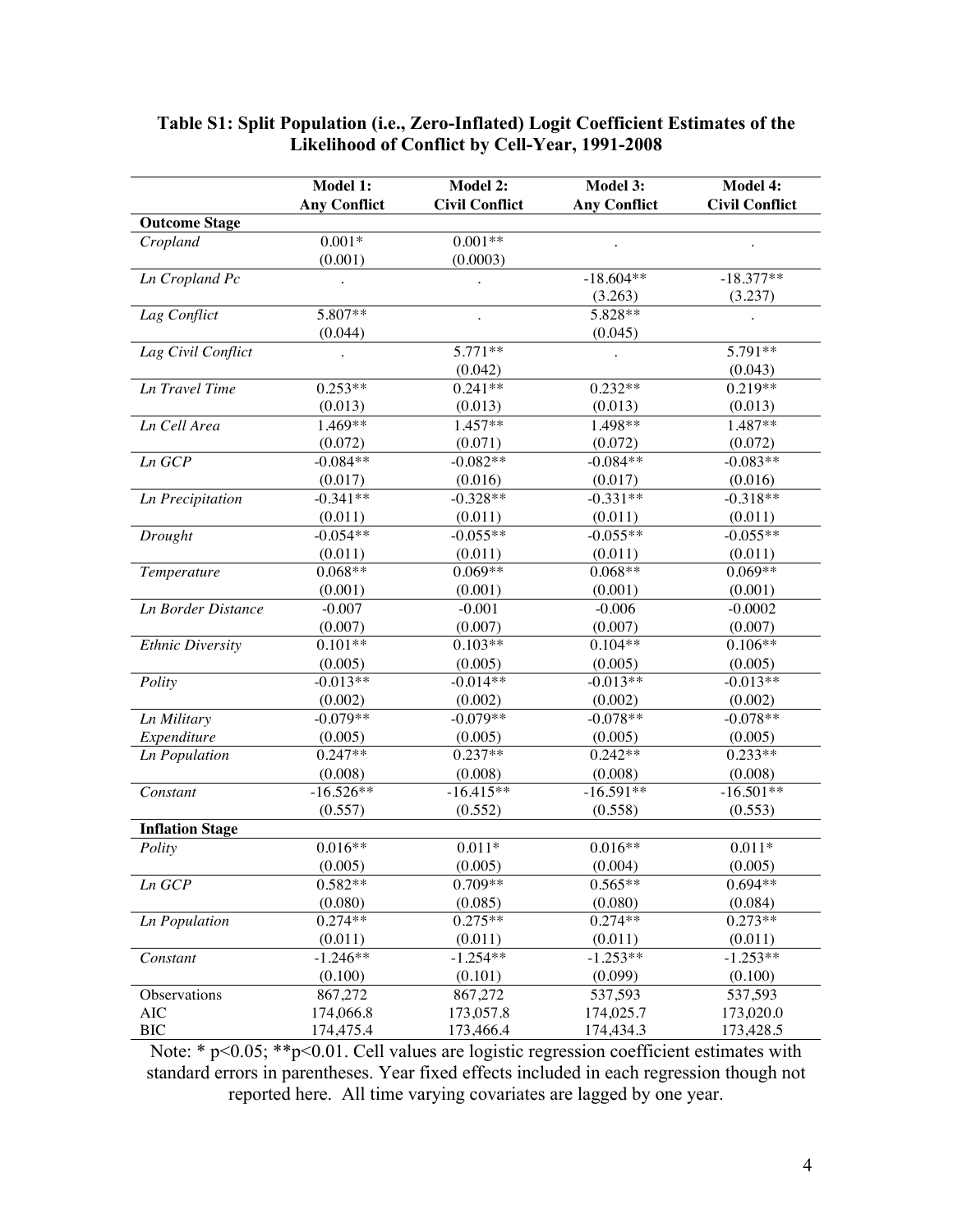|                           | Model 1:            | Model 2:              | Model 3:            | Model 4:              |
|---------------------------|---------------------|-----------------------|---------------------|-----------------------|
|                           | <b>Any Conflict</b> | <b>Civil Conflict</b> | <b>Any Conflict</b> | <b>Civil Conflict</b> |
| Cropland                  | $0.001**$           | $0.001**$             |                     |                       |
|                           | (0.0004)            | (0.0004)              |                     |                       |
| <b>Ln</b> Cropland Pc     |                     |                       | $-39.952**$         | $-39.970**$           |
|                           |                     |                       | (4.857)             | (4.851)               |
| Lag Conflict              | $4.597**$           |                       | $4.799**$           |                       |
|                           | (0.019)             |                       | (0.021)             |                       |
| Lag Civil Conflict        |                     | 4.610**               |                     | 4.812**               |
|                           |                     | (0.019)               |                     | (0.021)               |
| <b>Ln</b> Travel Time     | $0.259**$           | $0.259**$             | $0.316**$           | $0.318**$             |
|                           | (0.015)             | (0.030)               | (0.017)             | (0.017)               |
| Ln Cell Area              | $1.016**$           | 1.018**               | $0.965**$           | 0.966**               |
|                           | (0.090)             | (0.091)               | (0.093)             | (0.093)               |
| Ln GCP                    | $-0.181**$          | $-0.178**$            | $-0.114**$          | $-0.116**$            |
|                           | (0.019)             | (0.019)               | (0.020)             | (0.020)               |
| <b>Ln</b> Precipitation   | $-0.066**$          | $-0.063**$            | $-0.132**$          | $-0.135**$            |
|                           | (0.012)             | (0.012)               | (0.015)             | (0.015)               |
| Drought                   | $-0.081**$          | $-0.080**$            | $-0.103**$          | $-0.105**$            |
|                           | (0.011)             | (0.011)               | (0.012)             | (0.012)               |
| Temperature               | $0.029**$           | $0.029**$             | $0.031**$           | $0.031**$             |
|                           | (0.002)             | (0.002)               | (0.002)             | (0.002)               |
| <b>Ln Border Distance</b> | 0.088**             | $0.090**$             | $0.076**$           | $0.074**$             |
|                           | (0.007)             | (0.007)               | (0.008)             | (0.008)               |
| <b>Ethnic Diversity</b>   | $0.297**$           | 0.298**               | $0.307**$           | $0.306**$             |
|                           | (0.008)             | (0.08)                | (0.009)             | (0.009)               |
| Polity                    | $-0.010**$          | $-0.010**$            | $-0.013**$          | $-0.013**$            |
|                           | (0.002)             | (0.002)               | (0.002)             | (0.002)               |
| Ln Military               | $-0.007$            | $-0.008$              | $0.025**$           | $0.026**$             |
| Expenditure               | (0.005)             | (0.005)               | (0.006)             | (0.006)               |
| <b>Ln Population</b>      | $0.276**$           | $0.274**$             | $0.265**$           | $0.266**$             |
|                           | (0.008)             | (0.009)               | (0.010)             | (0.010)               |
| Constant                  | $-16.658**$         | $-16.687**$           | $-16.691**$         | $-16.694$ **          |
|                           | (0.745)             | (0.747)               | (0.778)             | (0.778)               |
| Observations              | 272,969             | 272,969               | 233,226             | 233,226               |
| <b>AIC</b>                | 108,142.8           | 107,752.4             | 90,413.8            | 90,714.7              |
| <b>BIC</b>                | 108,468.8           | 108,078.5             | 90,734.9            | 91035.9               |

# **Table S2: Logit Coefficient Estimates of the Likelihood of Conflict by Cell-Year, 1991-2008 For the Tropics**

Note: \* p<0.05; \*\*p<0.01. Cell values are logistic regression coefficient estimates with standard errors in parentheses. Year fixed effects included in each regression though not reported here. All time varying covariates are lagged by one year.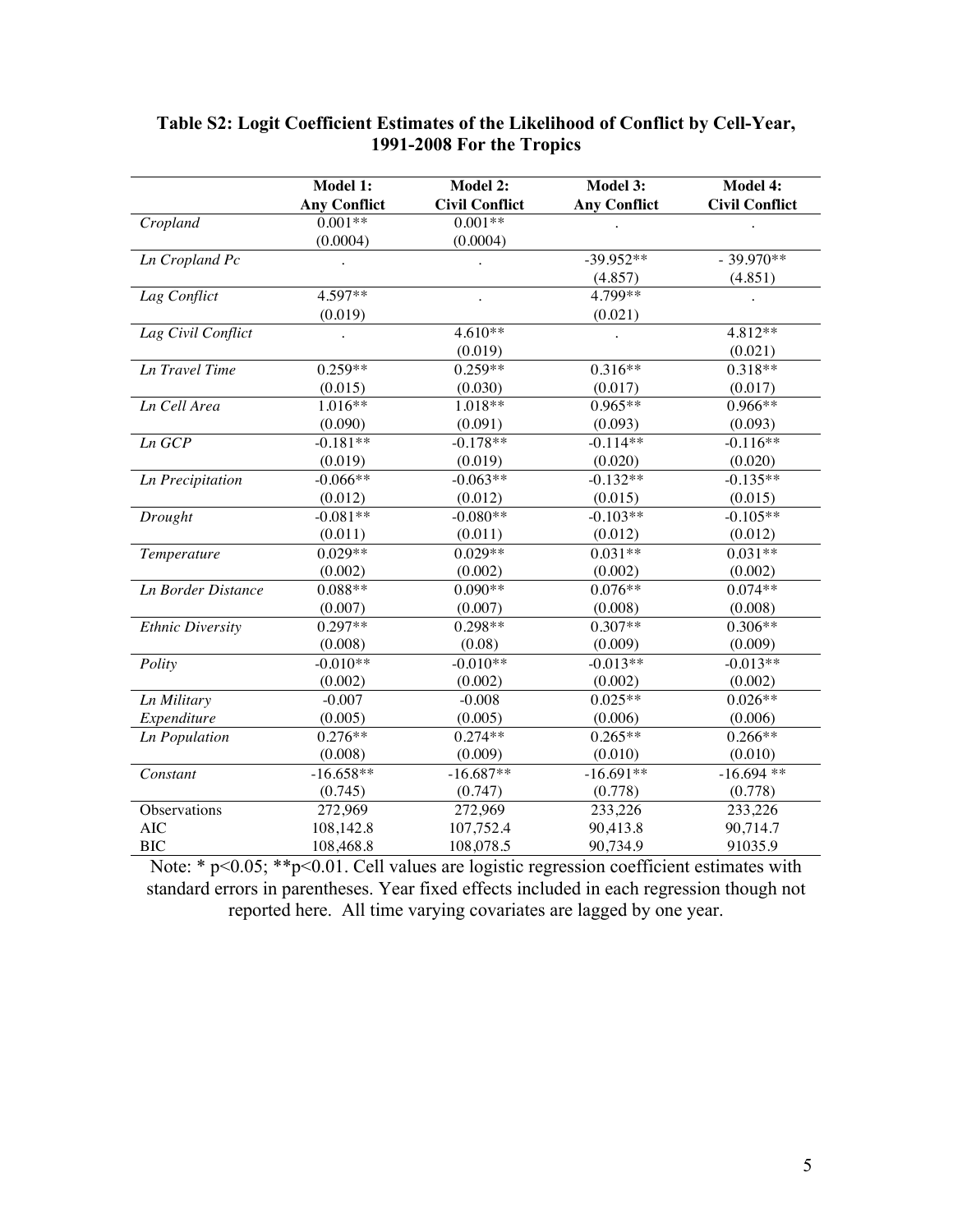|                           | Model 1:            | Model 2:              | Model 3:            | Model 4:              |
|---------------------------|---------------------|-----------------------|---------------------|-----------------------|
|                           | <b>Any Conflict</b> | <b>Civil Conflict</b> | <b>Any Conflict</b> | <b>Civil Conflict</b> |
| Cropland                  | $0.004**$           | $0.004**$             |                     |                       |
|                           | (0.0003)            | (0.0003)              |                     |                       |
| <b>Ln</b> Cropland Pc     |                     |                       | $-7.544*$           | $-7.363*$             |
|                           |                     |                       | (3.211)             | (3.168)               |
| Lag Conflict              | 5.195**             |                       | $5.371**$           |                       |
|                           | (0.199)             |                       | (0.022)             |                       |
| Lag Civil Conflict        |                     | 5.217**               |                     | 5.399**               |
|                           |                     | (0.021)               |                     | (0.017)               |
| <b>Ln</b> Travel Time     | $0.273**$           | $0.255**$             | $0.415**$           | 0.398**               |
|                           | (0.137)             | (0.014)               | (0.016)             | (0.017)               |
| Ln Cell Area              | $2.112**$           | $2.076**$             | $1.560**$           | $1.540**$             |
|                           | (0.082)             | (0.082)               | (0.084)             | (0.084)               |
| Ln GCP                    | $-0.075**$          | $-0.070**$            | $-0.040*$           | $-0.035*$             |
|                           | (0.030)             | (0.015)               | (0.016)             | (0.017)               |
| <b>Ln</b> Precipitation   | $-0.308*$           | $-0.300**$            | $-0.343**$          | $-0.336**$            |
|                           | (0.012)             | (0.011)               | (0.014)             | (0.014)               |
| Drought                   | $-0.027**$          | $-0.027**$            | $-0.092**$          | $-0.093**$            |
|                           | (0.012)             | (0.015)               | (0.013)             | (0.013)               |
| Temperature               | $0.049**$           | $0.051**$             | $0.050**$           | $0.051**$             |
|                           | (0.001)             | (0.002)               | (0.002)             | (0.002)               |
| <b>Ln Border Distance</b> | 0.005               | 0.009                 | $-0.004$            | 0.007                 |
|                           | (0.007)             | (0.007)               | (0.008)             | (0.008)               |
| <b>Ethnic Diversity</b>   | $0.106**$           | $0.108**$             | $0.149**$           | $0.150**$             |
|                           | (0.006)             | (0.006)               | (0.006)             | (0.006)               |
| Polity                    | $0.021**$           | $0.020**$             | $0.025**$           | $0.023**$             |
|                           | (0.002)             | (0.002)               | (0.002)             | (0.002)               |
| Ln Military               | $-0.002$            | $-0.003$              | $-0.010$            | $-0.011$              |
| Expenditure               | (0.006)             | (0.006)               | (0.007)             | (0.007)               |
| <b>Ln Population</b>      | $0.350**$           | $0.342**$             | $0.395**$           | $0.387**$             |
|                           | (0.008)             | (0.007)               | (0.009)             | (0.009)               |
| Agricultural              | $0.027**$           | $0.025**$             | $0.013**$           | $0.012*$              |
| Imports $(\%)$            | (0.004)             | (0.004)               | (0.005)             | (0.005)               |
| Food Imports (%)          | $0.027**$           | $0.027**$             | $0.022**$           | $0.022**$             |
|                           | (0.002)             | (0.002)               | (0.002)             | (0.002)               |
| Constant                  | $-25.140**$         | $-24.770**$           | $-22.060**$         | $-21.804**$           |
|                           | (0.637)             | (0.638)               | (0.659)             | (0.659)               |
| Observations              | 735,264             | 735,264               | 456,722             | 456,722               |
| <b>AIC</b>                | 120,393.5           | 119,437.7             | 98,670.7            | 97,806.3              |
| <b>BIC</b>                | 120,773.3           | 119,817.5             | 99,034.8            | 98,170.3              |

#### **Table S3: Logit Coefficient Estimates of the Likelihood of Conflict by Cell-Year, 1991-2008, Additional Food and Agricultural Import Controls**

Note: \* p<0.05; \*\*p<0.01. Cell values are logistic regression coefficient estimates with standard errors in parentheses. Year fixed effects included in each regression though not reported here. All time varying covariates are lagged by one year.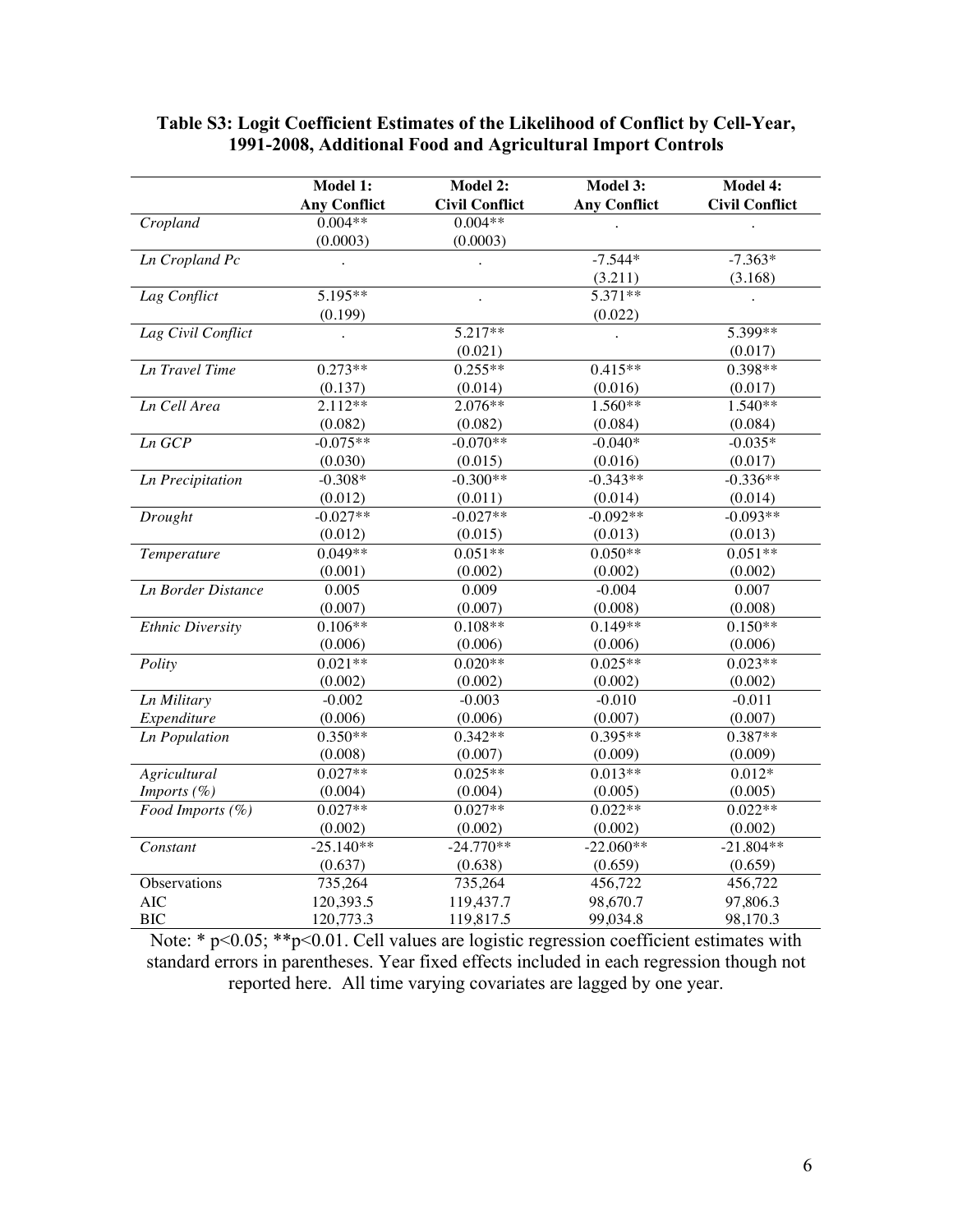|                     | <b>Model 1:</b><br><b>Any Conflict</b> | <b>Model 2:</b><br><b>Civil Conflict</b> | <b>Model 3:</b><br><b>Any Conflict</b> | Model 4:<br><b>Civil Conflict</b> |
|---------------------|----------------------------------------|------------------------------------------|----------------------------------------|-----------------------------------|
| Cropland            | $0.009**$                              | $0.009**$                                |                                        |                                   |
|                     | (0.0002)                               | (0.0002)                                 |                                        |                                   |
| Ln Cropland Pc      |                                        |                                          | $-115.596**$                           | $-114.679**$                      |
|                     |                                        |                                          | (3.440)                                | (3.439)                           |
| Lag Conflict        | $5.581**$                              |                                          | $5.340**$                              |                                   |
|                     | (0.014)                                |                                          | (0.015)                                |                                   |
| Lag Civil Conflict  |                                        | $5.597**$                                |                                        | $5.359**$                         |
|                     |                                        | (0.014)                                  |                                        | (0.015)                           |
| Ln Travel Time      | $-0.216**$                             | $-0.219**$                               | $-0.045**$                             | $-0.049**$                        |
|                     | (0.007)                                | (0.007)                                  | (0.009)                                | (0.009)                           |
| $Ln$ $GCP$          | $-0.044*$                              | $-0.044*$                                | $-0.007$                               | $-0.007$                          |
|                     | (0.009)                                | (0.009)                                  | (0.009)                                | (0.009)                           |
| Constant            | $-2.758**$                             | $-2.748**$                               | $-3.276**$                             | $-3.264**$                        |
|                     | (0.055)                                | (0.055)                                  | (0.064)                                | (0.065)                           |
| <b>Observations</b> | 1,137,361                              | 1,137,361                                | 671,615                                | 671,615                           |
| AIC                 | 229,665.9                              | 228,012.4                                | 186,482.8                              | 185,222.3                         |
| BIC                 | 229,928.7                              | 228, 275. 2                              | 186,734.0                              | 185,473.4                         |

# **Table S4: Logit Coefficient Estimates of the Likelihood of Conflict by Cell-Year, 1991-2008, Baseline Specification**

Note:\*  $p<0.05$ ; \*\* $p<0.01$ . Cell values are logistic regression coefficient estimates with standard errors in parentheses. Year fixed effects included in each regression though not reported here. All time varying covariates are lagged by one year.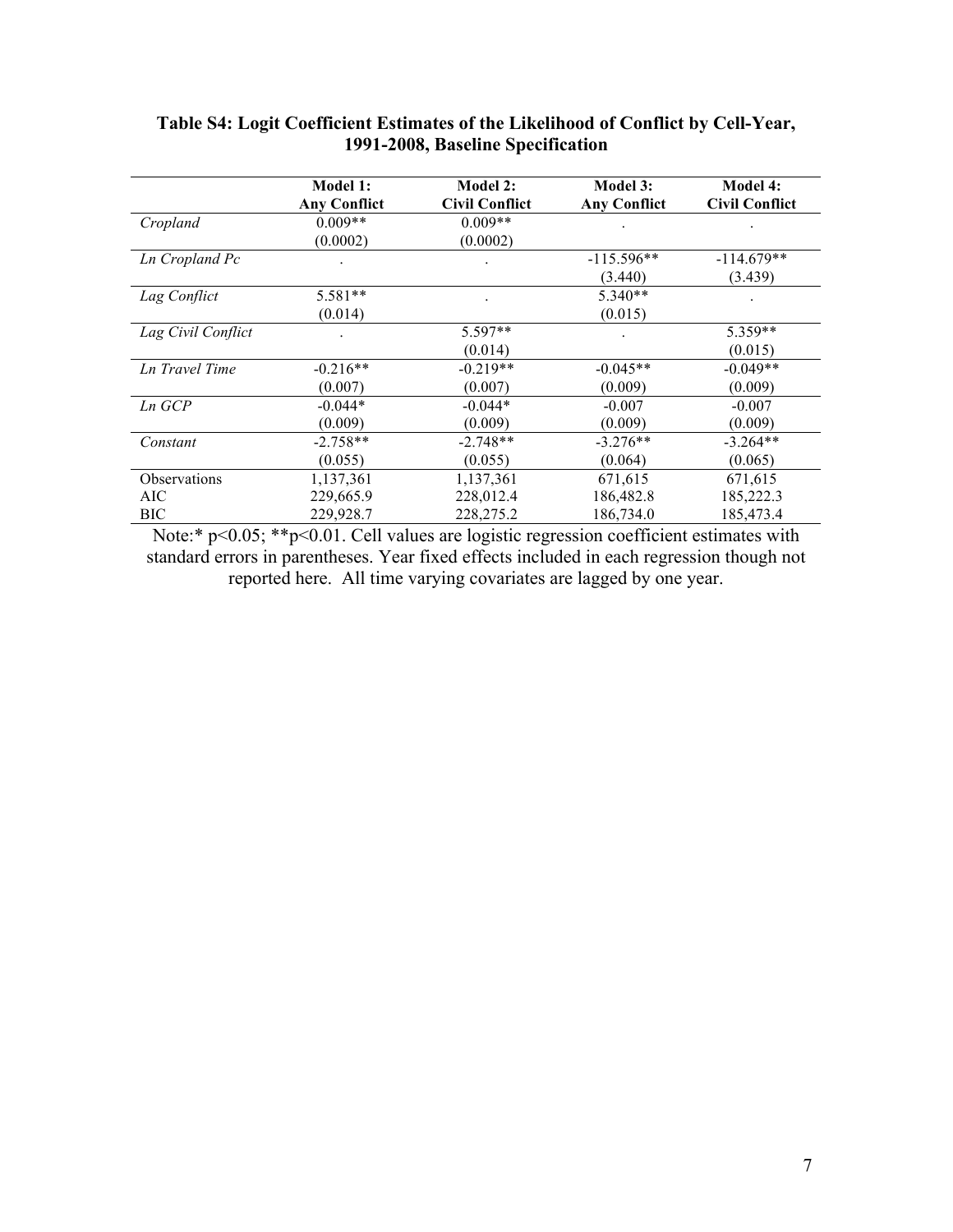|                         | Model 1:            | Model 2:              | Model 3:            | Model 4:              |
|-------------------------|---------------------|-----------------------|---------------------|-----------------------|
|                         | <b>Any Conflict</b> | <b>Civil Conflict</b> | <b>Any Conflict</b> | <b>Civil Conflict</b> |
| Cropland                | $0.001**$           | $0.002**$             |                     |                       |
|                         | (0.0003)            | (0.0003)              |                     |                       |
| Ln Cropland Pc          |                     |                       | $-14.134**$         | $-13.887**$           |
|                         |                     |                       | (2.506)             | (2.494)               |
| Lag Conflict            | 4.826**             |                       | 4.938**             |                       |
|                         | (0.015)             |                       | (0.016)             |                       |
| Lag Civil Conflict      |                     | 4.844**               |                     | 4.958**               |
|                         |                     | (0.015)               |                     | (0.016)               |
| <b>Ln Travel Time</b>   | $0.276**$           | $0.266**$             | $0.360**$           | $0.351**$             |
|                         | (0.011)             | (0.011)               | (0.012)             | (0.012)               |
| Ln Cell Area            | $0.881**$           | $0.867**$             | $0.576**$           | $0.570**$             |
|                         | (0.044)             | (0.044)               | (0.044)             | (0.044)               |
| Ln GCP                  | $-0.195**$          | $-0.191**$            | $-0.155**$          | $-0.153**$            |
|                         | (0.011)             | (0.011)               | (0.012)             | (0.012)               |
| <b>Ln</b> Precipitation | $-0.225**$          | $-0.221**$            | $-0.234**$          | $-0.230**$            |
|                         | (0.008)             | (0.008)               | (0.010)             | (0.010)               |
| Temperature             | $0.057**$           | $0.058**$             | $0.053**$           | $0.053**$             |
|                         | (0.001)             | (0.001)               | (0.001)             | (0.001)               |
| <b>Ln Population</b>    | $0.391**$           | $0.386**$             | $0.397**$           | $0.393**$             |
|                         | (0.005)             | (0.005)               | (0.006)             | (0.006)               |
| Constant                | $-15.596**$         | $-15.430**$           | $-13.758**$         | $-13.668**$           |
|                         | (0.333)             | (0.333)               | (0.337)             | (0.337)               |
| Observations            | 1,030,029           | 1,030,029             | 612,740             | 612,740               |
| AIC                     | 193,495.6           | 192,172.9             | 163,010.2           | 161,917.8             |
| <b>BIC</b>              | 193,803.5           | 192,480.9             | 163,304.7           | 162,212.2             |

### **S5: Logit Coefficient Estimates of the Likelihood of Conflict by Cell-Year, 1991- 2008, Medium Specification**

Note: \* p<0.05; \*\*p<0.01. Cell values are logistic regression coefficient estimates with standard errors in parentheses. Year fixed effects included in each regression though not reported here. All time varying covariates are lagged by one year.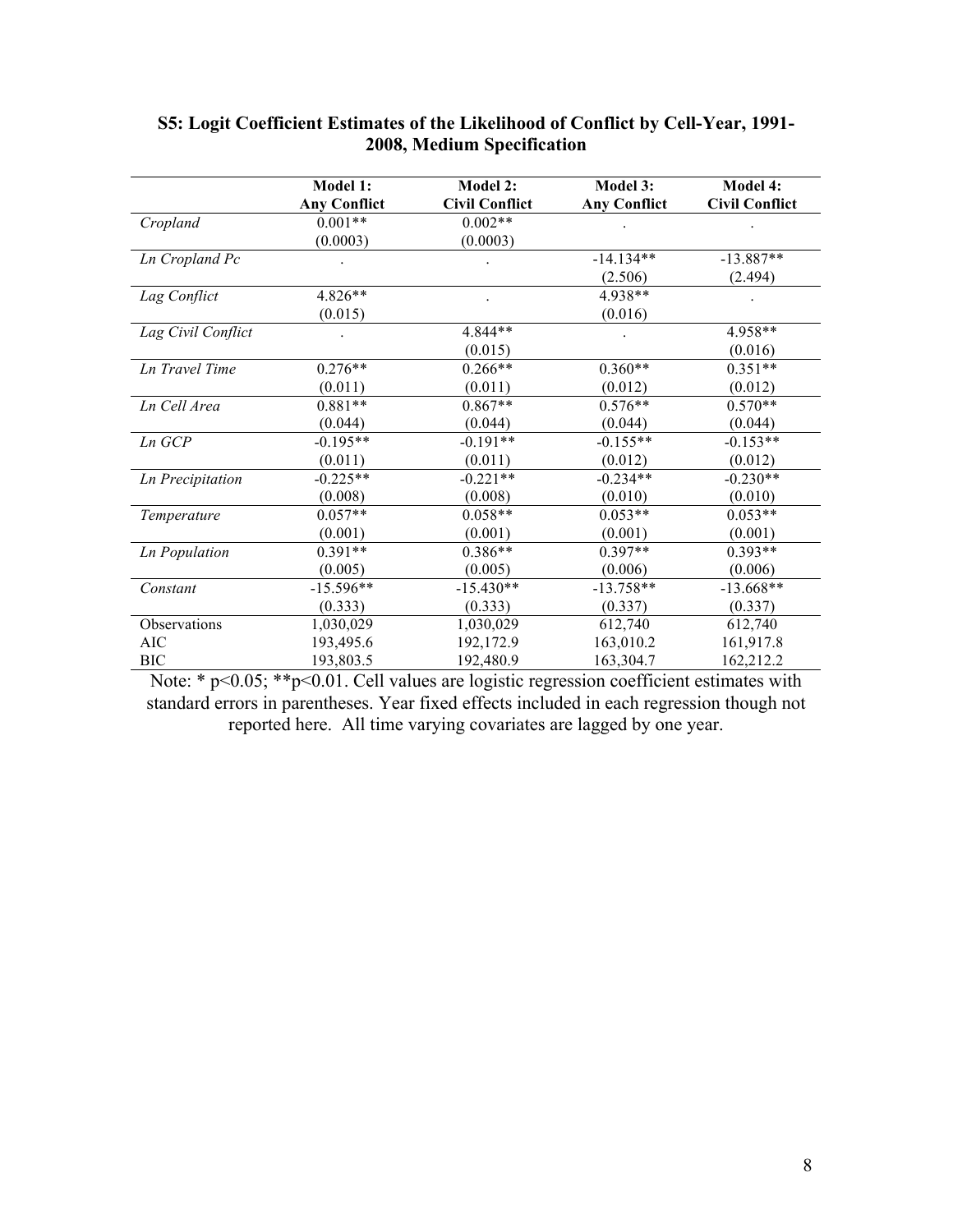|                         | Mean   | Median       | <b>Standard</b><br><b>Deviation</b> | Range              |
|-------------------------|--------|--------------|-------------------------------------|--------------------|
| Conflict                | 0.066  | $\mathbf{0}$ | 0.247                               | $0 - 1$            |
| Civil Conflict          | 0.065  | $\Omega$     | 0.246                               | $0 - 1$            |
| Cropland                | 16.920 | 0.419        | 27.554                              | $0 - 99.990$       |
| Ln Cropland Pc          | 0.004  | 0.0004       | 0.036                               | $0 - 2.080$        |
| Lag Conflict            | 0.062  | $\theta$     | 0.242                               | $0 - 1$            |
| Lag Civil Conflict      | 0.062  | $\theta$     | 0.241                               | $0 - 1$            |
| <b>Ln Travel Time</b>   | 6.339  | 6.231        | 1.250                               | $0 - 10.310$       |
| Ln Cell Area            | 7.399  | 7.697        | 0.969                               | $0 - 8.039$        |
| Ln GCP                  | 0.506  | 0.087        | 0.845                               | $0 - 6.970$        |
| <b>Ln</b> Precipitation | 6.146  | 6.122        | 0.805                               | $4.220 - 9.620$    |
| Drought                 | 0.320  | $\mathbf{0}$ | 0.768                               | $0 - 2.500$        |
| Temperature             | 9.853  | 10.417       | 13.874                              | $-32.280 - 35.930$ |
| Ln Border Distance      | 5.615  | 5.753        | 1.462                               | $0 - 9.300$        |
| <i>Ethnic Diversity</i> | 2.814  |              | 3.090                               | $0 - 15$           |
| Polity                  | 4.170  | 6            | 6.451                               | $-10-10$           |
| Ln Military Exp.        | 15.687 | 15.994       | 2.656                               | $0 - 20.130$       |
| <b>Ln Population</b>    | 7.799  | 8.291        | 3.689                               | $0 - 16.690$       |
| Ag. Imports             | 2.004  | 1.491        | 1.553                               | $0.01 - 42.32$     |
| <b>Food Imports</b>     | 10.281 | 6.905        | 6.640                               | $0.47 - 62.42$     |

# **S6: Summary Statistics of All Variables**